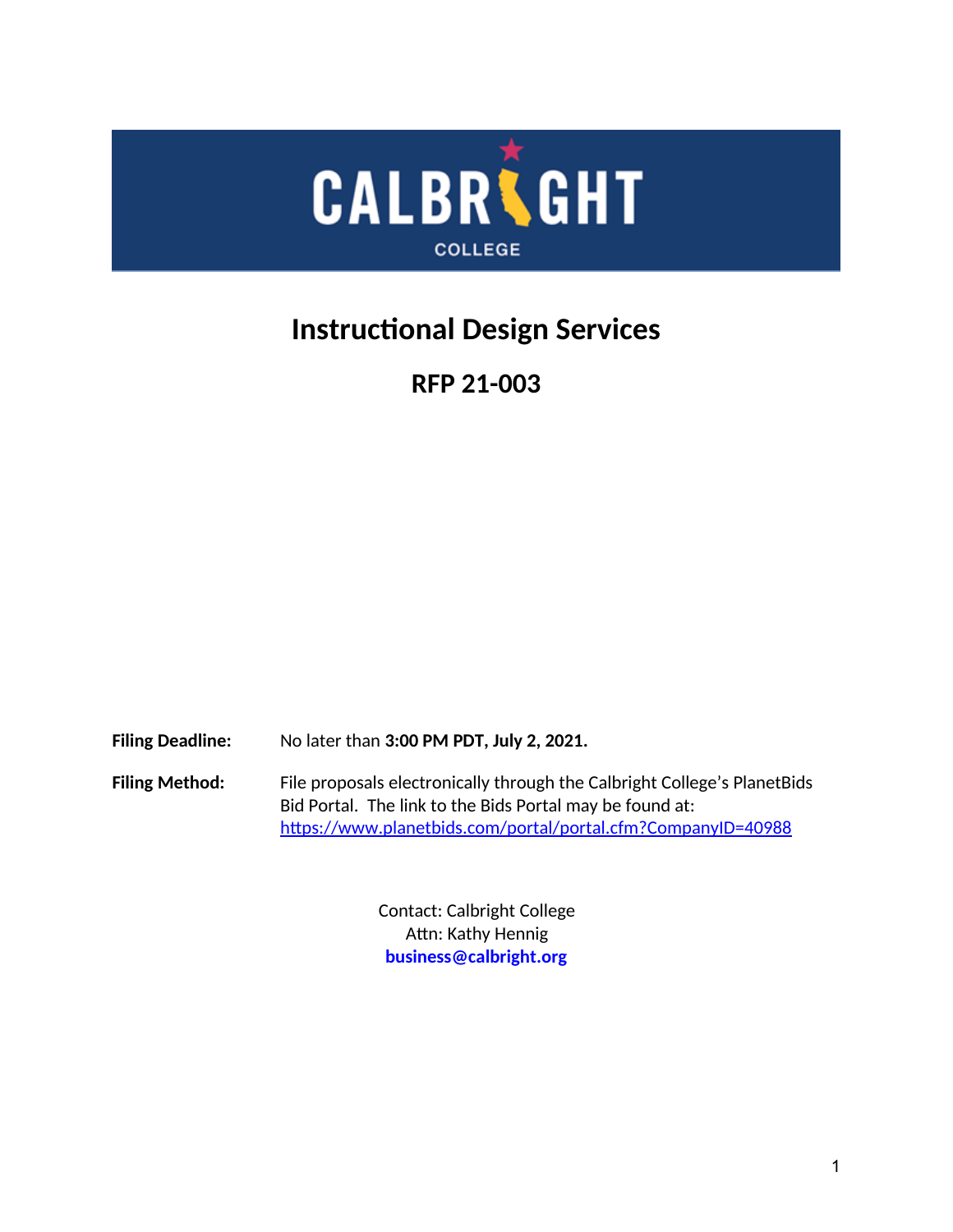### **CALBRIGHT COLLEGE RFP 21-003 – Instructional Design Services Notice to Bidders**

Calbright, the California Online Community College ("Calbright College" or "College") is requesting proposals from qualified individuals or firms to provide Instructional Design Services. Calbright College uses the word "firm" throughout this RFP but will also accept proposals from qualified individuals.

This is not a formal request for bids, nor an offer by Calbright College to contract with any party responding to this RFP. Calbright College reserves the right to reject any and all responses. Respondents shall not, directly or indirectly, communicate with any employee, officer, Board of Trustees member, agent or representative of the College regarding the RFP except for the College contact person noted below. The RFP response of a respondent who has engaged in any action or activity inconsistent with or in violation of the foregoing is subject to rejection for non-responsiveness.

Respondents to this RFP should submit responses electronically in PDF format. Respondent is responsible for verifying that the email and attachments have been received. RFP responses shall be submitted electronically to the PlanetBids Bid Portal, found at:

**<https://www.planetbids.com/portal/portal.cfm?CompanyID=40988>**

**All responses must be received by 3:00 PM PDT on July 2, 2021.**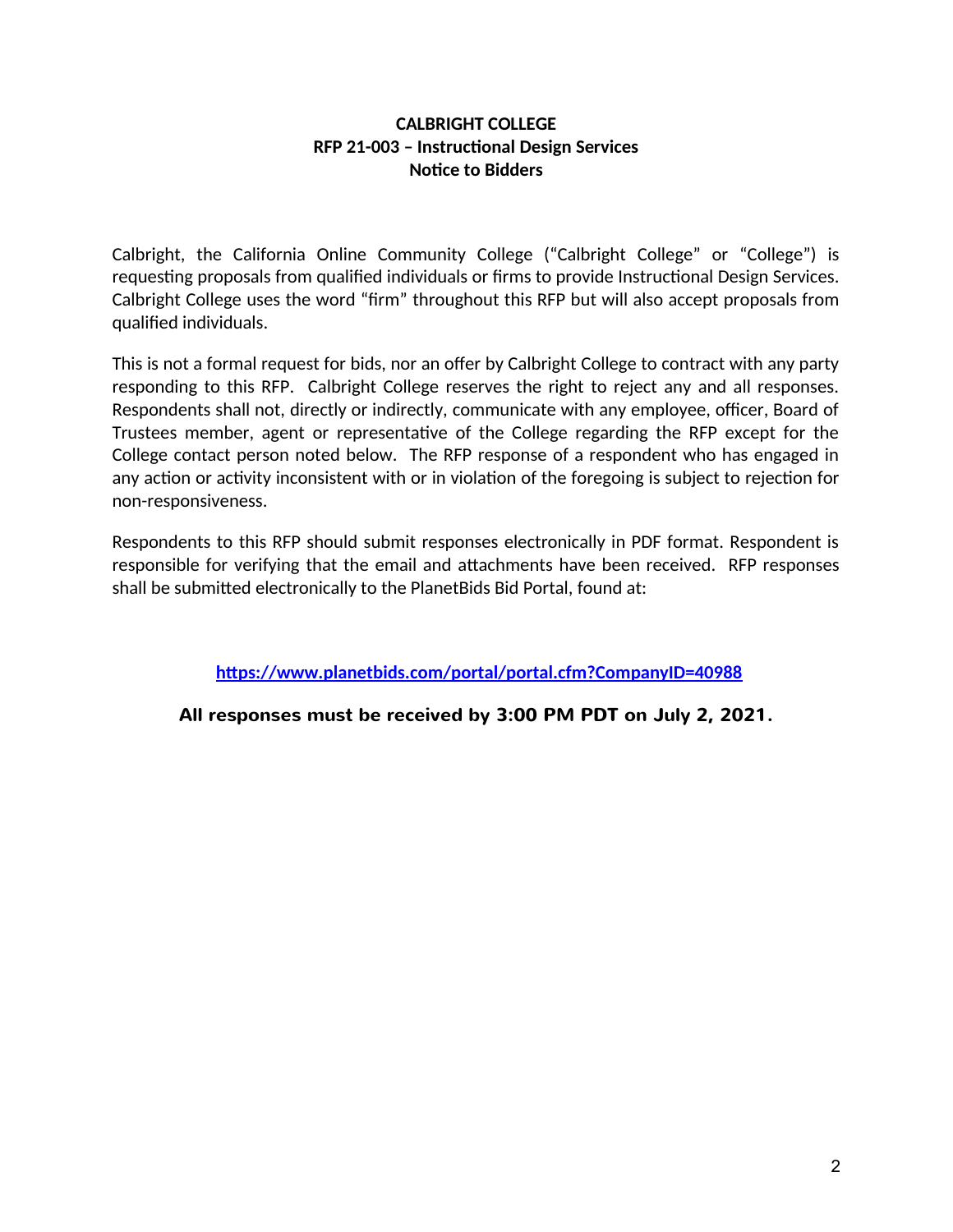### <span id="page-2-2"></span>**Table of Contents |**

| <b>Instructional Design Services</b>    |                  |
|-----------------------------------------|------------------|
| Table of Contents                       | 3                |
| <b>Tentative Timeline  </b>             | 3                |
| Process                                 | 3                |
| <b>Scope/Statement of Work (SOW)</b>    | $\boldsymbol{A}$ |
| <b>RFP Scoring Criteria Standards  </b> | $\boldsymbol{A}$ |
| <b>RFP Requirements</b>                 | 7                |
| Schedule                                | 8                |
|                                         |                  |

### <span id="page-2-1"></span>**Tentative Timeline |**

| <b>RFP Posted</b>                            | mid June                   |
|----------------------------------------------|----------------------------|
| <b>RFP Responses due</b>                     | $7/2$ , 3 pm PDT           |
| <b>Review for Responsiveness</b>             | $7/7 - 7/9$                |
| <b>Committee Review of proposals</b>         | week of 7/12               |
| Interviews [90 mn.]                          | week of 7/12               |
| <b>Reference Checks</b>                      | 7/15 & 7/16                |
| <b>Committee Final Decision</b>              | $7/22 - 7/23$              |
| <b>Packet Submission for Board documents</b> | 7/30                       |
| Board meeting materials prep cut-off         | 8/6                        |
| Submission for board approval                | Sept. Board Meeting - 9/20 |

### <span id="page-2-0"></span>**Process |**

- 1. RFP [submission template]
- 2. RFP Review
	- a. Review and recommend for Interview
- 3. Highest scoring applicants will be shared with the RFP committee
	- a. RFP committee will finalize applicants, determine interviews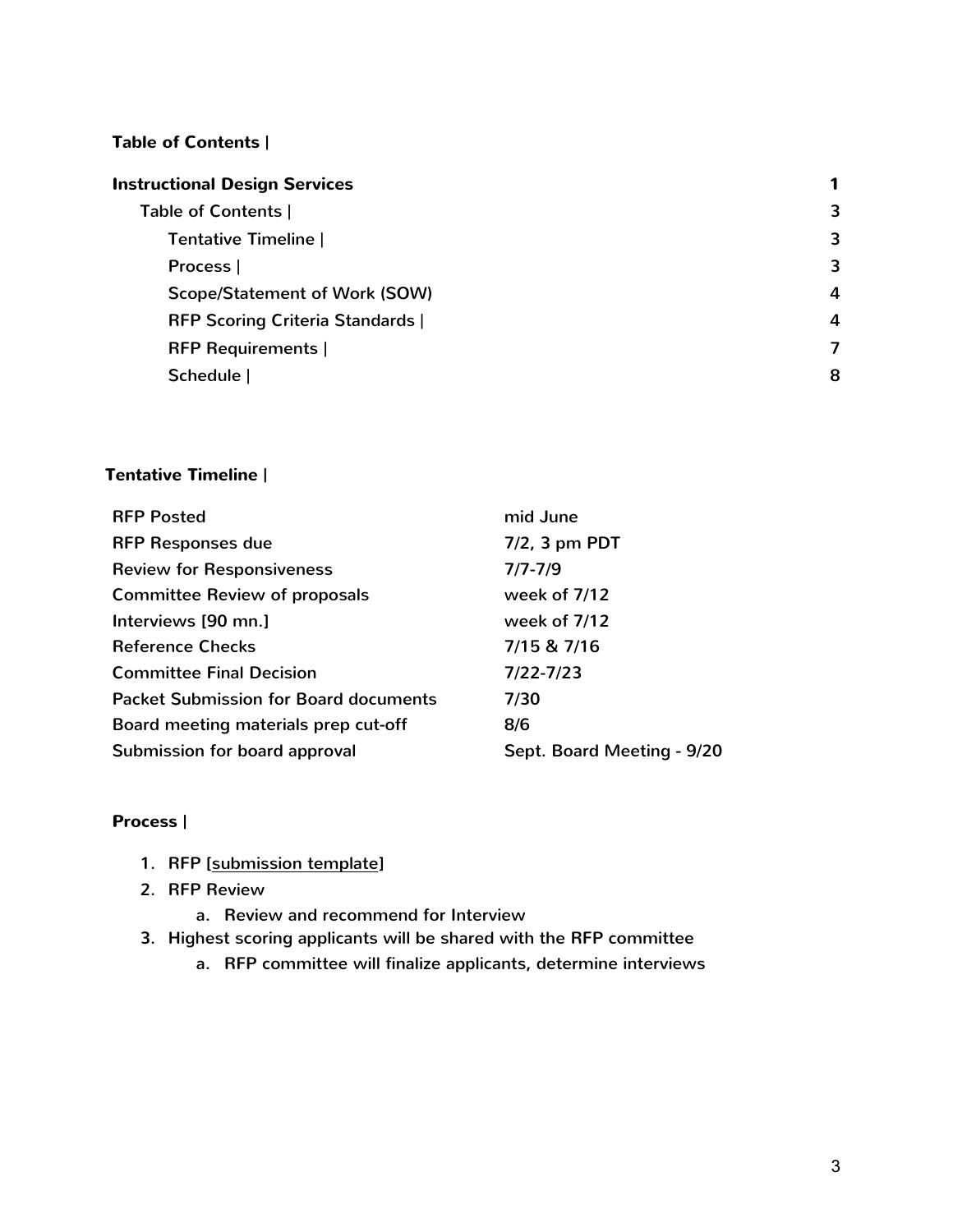### <span id="page-3-1"></span>**Scope/Statement of Work (SOW)**

Calbright is a fully online college offering competency-based education [CBE] programs. Calbright College is seeking to contract the integrated services of an experienced Instructional Design and Course Development provider with experience in creating effective and highly engaging with multiple modalities of learning which could include: inquiry based, project-based, personalized learning, modularized, skills-based, stackable, flexibly-paced, and just-in-time accelerated learning. The provider will be a strategic partner to the development and deployment of CBE online programming. As a strategic partner with expertise in instructional design and course development, you will be skilled in developing or partnering with experts to provide engaging CBE, project based and modularized online learning. You will have expertise in designing and developing engaging online learning that centers Universal Design for Learning including embedded simulations and/or content with embedded actions, problem based learning with comprehensive formative, summative and/or adaptive assessments, and all ADA compliance requirements.

In addition to the ability to design and develop engaging online learning, we are looking for a partner that is committed to equity at the core of the learning experience with proven experience including diverse sets of learners, perspectives, and learning opportunities informed by diverse evidence & research.

This Scope of Work requires the following:

- 1. Instructional design & course development.
- 2. Strategic implementation of CBE Online Learning using assorted LMS systems and online learning platforms.

We invite you to provide your vision of what Calbright's CBE Online Learning experience will look like for our diverse working adult learners engaging in a variety of courses across sector domains, e.g. healthcare, business administration, information technology, and employment readiness. Please include your organization's equity statement and be specific in your approach, including what expertise you will provide and partners you will work with.

### <span id="page-3-0"></span>**RFP Scoring Criteria Standards |**

Selection of an organization will be based on demonstrated competence and on the professional qualifications necessary to meet Calbright College's needs to perform the services as described in this RFP. After an initial screening of proposals, the College may conduct interviews with one or more candidates. The awarding of a contract is at the sole discretion of the College. The College intends to utilize the following criteria in evaluating responses to this RFP but the College reserves the right to exercise discretion in the weight and priority of the evaluation criteria.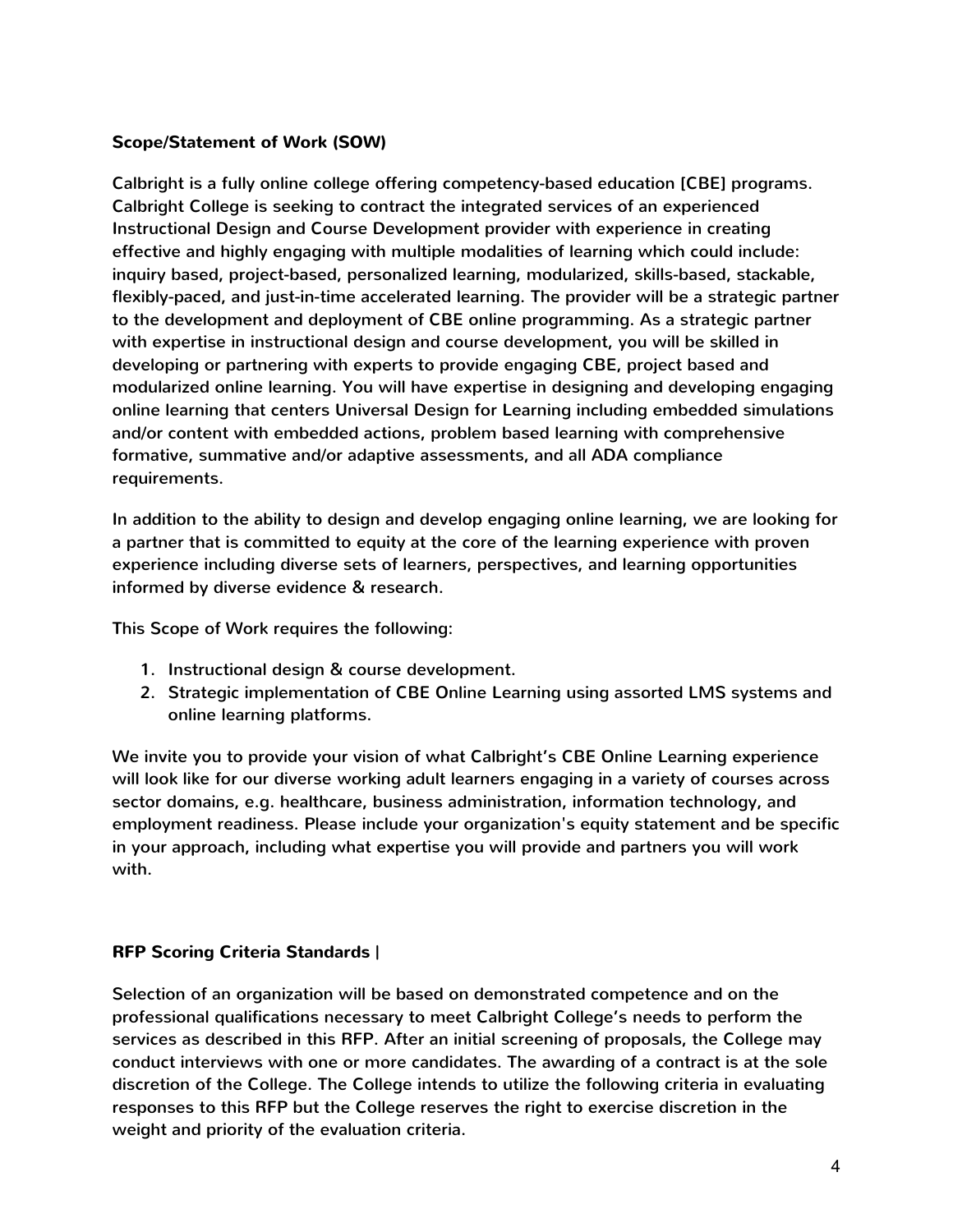Responsiveness and Quality of the Proposal. The College will consider the overall responsiveness and quality of the proposal, clearly stating the understanding of the purpose, scope and objectives of the program and demonstrating a practical approach and work plan and matching resources to achieve these objectives.

Expertise and Qualifications. The College will consider the overall technical expertise and qualifications of the organization, including the organization's areas of expertise, proven track record of success, principals and staff including depth and availability of staff and resources to meet anticipated requirements. The College will specifically be looking for expertise and qualifications related to learner and equity centered design, Universal Design for Learning, and ADA compliant. Capable of course development and exceptional instructional design which could include simulations and/or content with embedded actions, problem based learning with comprehensive formative, summative and/or adaptive assessments. Skilled in competency-based education frameworks [project-based, personalized learning, modularized, skills-based, stackable, flexibly -paced ,and just-in-time accelerated learning] or capable of partnering with or sprinting to CBE expertise.

Management Plan. The College will consider all the roles including responsibilities and expertise of the team, staff and subcontracted partners, that will contribute to the scope of work.

Past Performance. The College will consider the past performance of the proposing firm on relevant work previously accomplished for educational entities and/or public agencies. The College will specifically be looking for and evaluating the respondent's prior experience in the actual execution of similar services with other education institutions including diverse organizations across Post Secondary, K-12, Edtech, and Workforce sectors.

Ability to Meet or Exceed Work and Technical Requirements. The College is seeking organizations with resources dedicated to Calbright during Pacific Time and having an offhours plan for urgent matters. This work is in rapid development and will require an organization that can develop and execute for quick delivery.

### **Deliverables |**

**Instructional design & course development |** How do you define a highly engaging online CBE experience? How do you define equity and learner-centered instructional design? How does that inform your approach to delivery of services? How will the curriculum be designed to enable learner interaction and engagement? How will the team be organized, staff and subcontractors, to meet the scope of work?

- ❏ Provide a team of highly skilled instructional designers to lead and partner with Calbright Faculty and SMEs in the design and development of the CBE Online Learning experience which includes both the instructional design and course development .
	- I. Curriculum designers, content writers will partner with Faculty and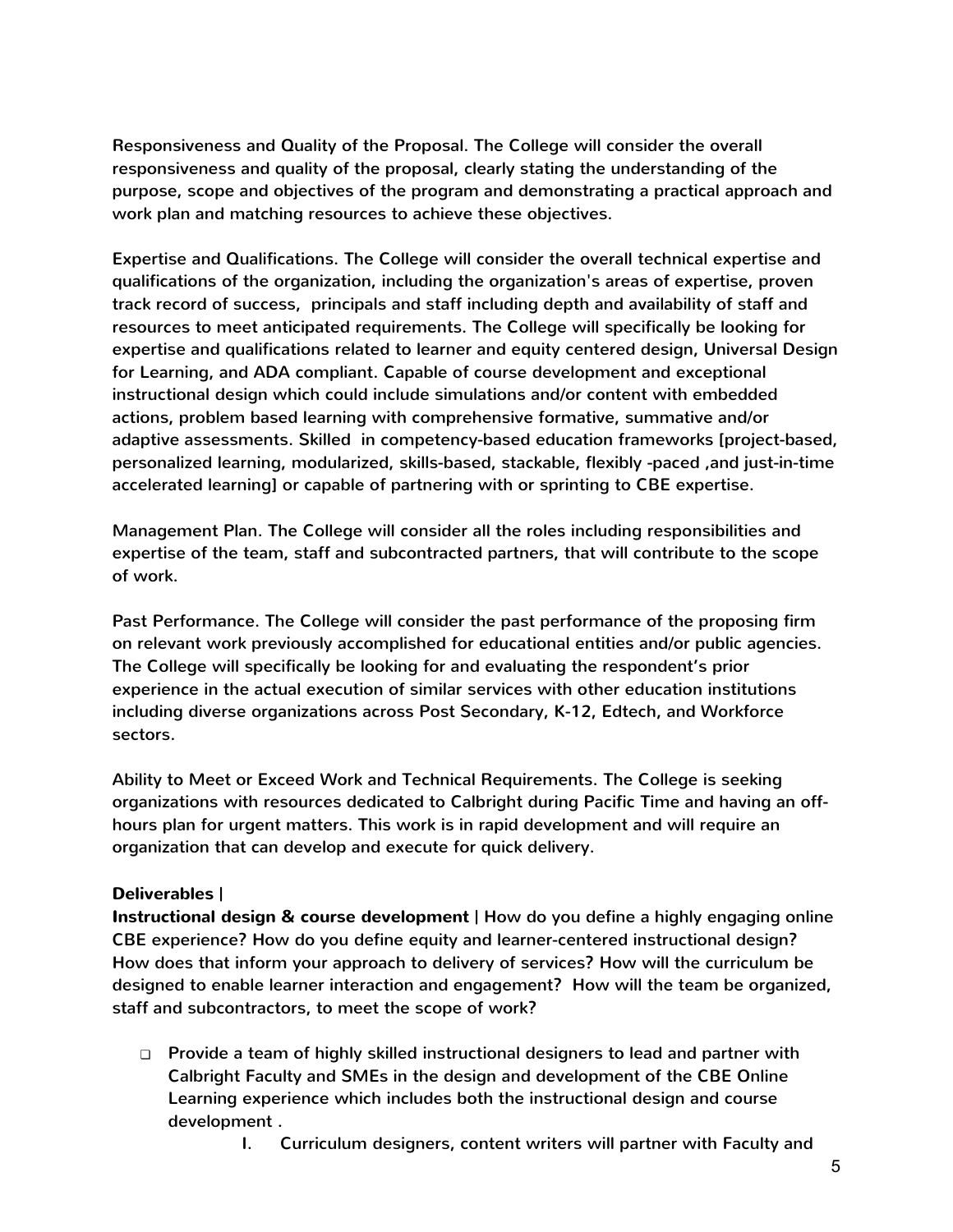SMEs to develop and deliver content and proposed technology assets.

- II. Instructional design and course development will be evaluated by Calbright stakeholders.
- ❏ Create highly engaging CBE online courses.
	- I. Courses must identify and implement equity- centered, learnercentered and Universal Design for Learning frameworks.
	- II. Courses may include embedded simulations and/or content with embedded actions.
	- III. Courses may include problem-based learning.
	- IV. Courses must include comprehensive formative, summative, and/or adaptive assessments that will be evaluated by the Faculty and SMEs at Calbright College.
	- V. Courses must meet ADA compliance requirements.
- Direct and manage the instructional design process to achieve course development milestones.
	- I. Provide product management and project lifecycle management with monthly reporting of progress to Calbright stakeholders.
- Procure all outsourced asset development including but limited to live-actor talent, location(s) and production items (e.g. props, clothing).
	- I. Meet Calbright branding standards.
- All content created including outsourced asset development, will be owned by Calbright College and accessible to Calbright College post engagement.
- Data access will be provided to Calbright College during and post engagement.
- Design a continuous learning process, ensuring data informs the learner experience.
	- I. Demonstrate an understanding of the Calbright student population and provide transparency of how the design process is informed by data.
	- II. Develop the evaluation and assessment of quality instructional course design and end-user experience, for both faculty and students by demographics including but not limited to; race, income & gender, disability status, veteran status, head of household.

**LMS & online platform expertise |** Which Learning Management Systems [LMSs] have you worked extensively with for prior clients and how have you learned to work with new ones? Describe how you will integrate developed content into multiple LMS platforms. What experience do you have building experiences that leverage third party tools via LTI? Given the landscape of LMS and online platforms, what are your criteria for evaluating LMS and online platforms that exemplify the best learner, faculty and administrative experience in a given context (student population, program type, etc)?

- ❏ Develop and execute a strategic implementation of CBE Online Learning using a LMS or Online Platform system.
	- I. Build modules and courses per specifications for the primary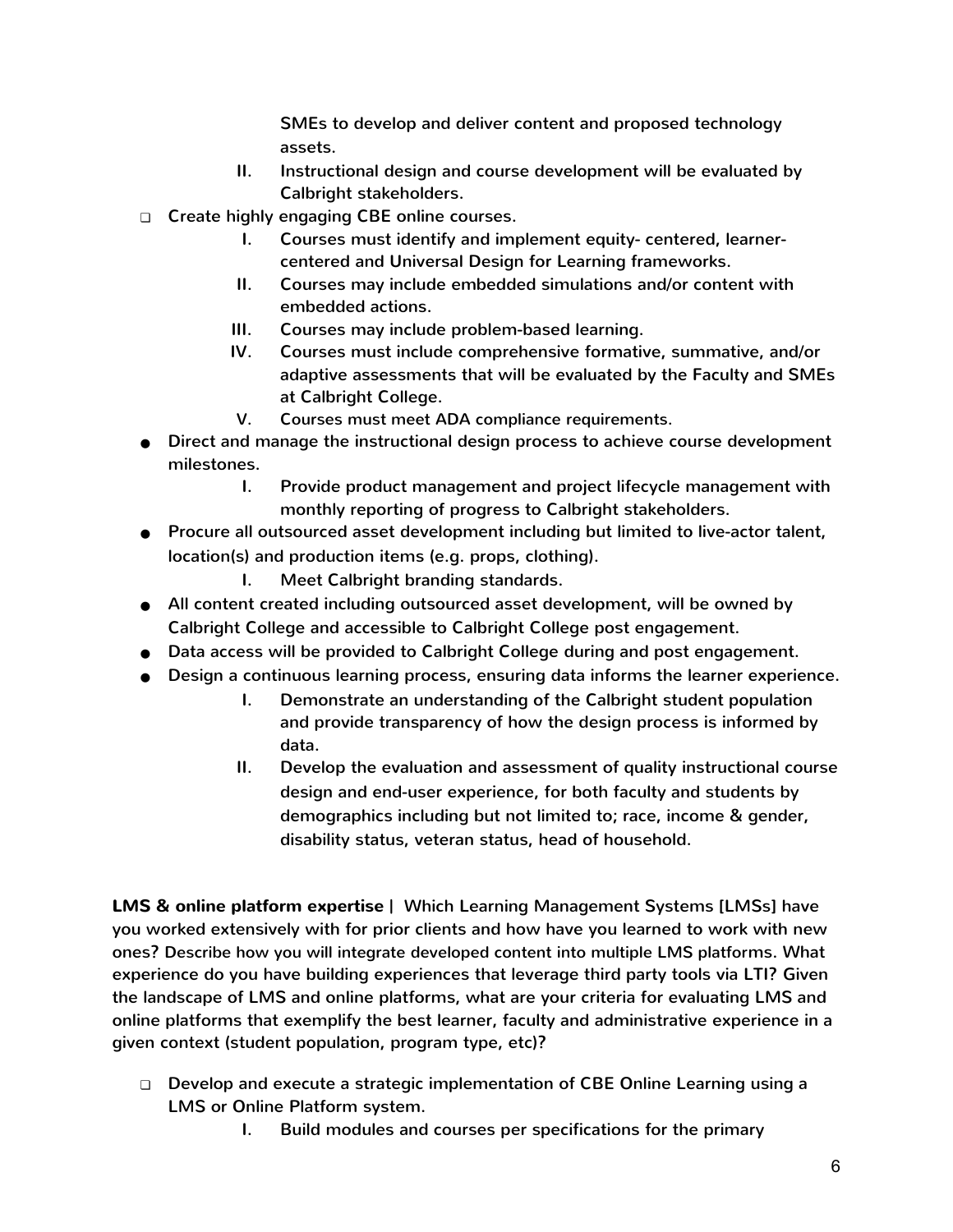Calbright LMS platform, Strut.

- II. Working with but not limited to, Strut + BenchPrep (CompTIA CertMaster Learn), Strut (imported from Blackboard), Salesforce myTrailhead, Hosted custom Moodle (Cisco NetAcad)
- III. Integrate developed content into multiple LMS platforms, potentially leveraging third party tools via LTI.
- Provide recommendation/s for the best LMS or Online platform for future programs.
	- I. Informed by the user experience by student demographic including but not limited to; race, income & gender, level of technology experience and ease of use for learners, faculty and administrative contributors, and data management capabilities throughout the student life cycle of the online learning experience.

### <span id="page-6-0"></span>**RFP Requirements |**

#### **RFP submissions must include; [\[ submission template](https://docs.google.com/document/d/1lxm-KCBXbnS5VuN7in1BuwdKwefpsNYROIIRw5IYrdY/edit?usp=sharing)]**

We invite you to provide your vision of what Calbright's CBE Online Learning experience will look like for our diverse working adult learners engaging in a variety of courses across sector domains, e.g. healthcare, business administration, information technology, and employment readiness.

Please provide demonstrations, maximum of 5 case studies, of your organization's capabilities where you have [1] provided a team of highly skilled instructional designers to lead and partner with Faculty and SMEs in the design and development of Online Learning experiences [please include CBE expertise if possible], [2] created highly engaging online courses [please include CBE expertise if possible] that embeds simulations and/or content with embedded actions, problem based learning with comprehensive formative, summative and/or adaptive assessments that meet ADA compliance requirements.

### [Case Study should demonstrate the development, design and functionality of the online learning experience for a targeted user group and the impact and outcomes of the learning product. ]

Please include how disaggregated data informed the design, continuous learning cycle and specific student learning outcomes, including but not limited to; race, income & gender, disability status, veteran status, head of household.

Please include your organization's equity statement and be specific in your approach, including what expertise you will provide and partners you will work with.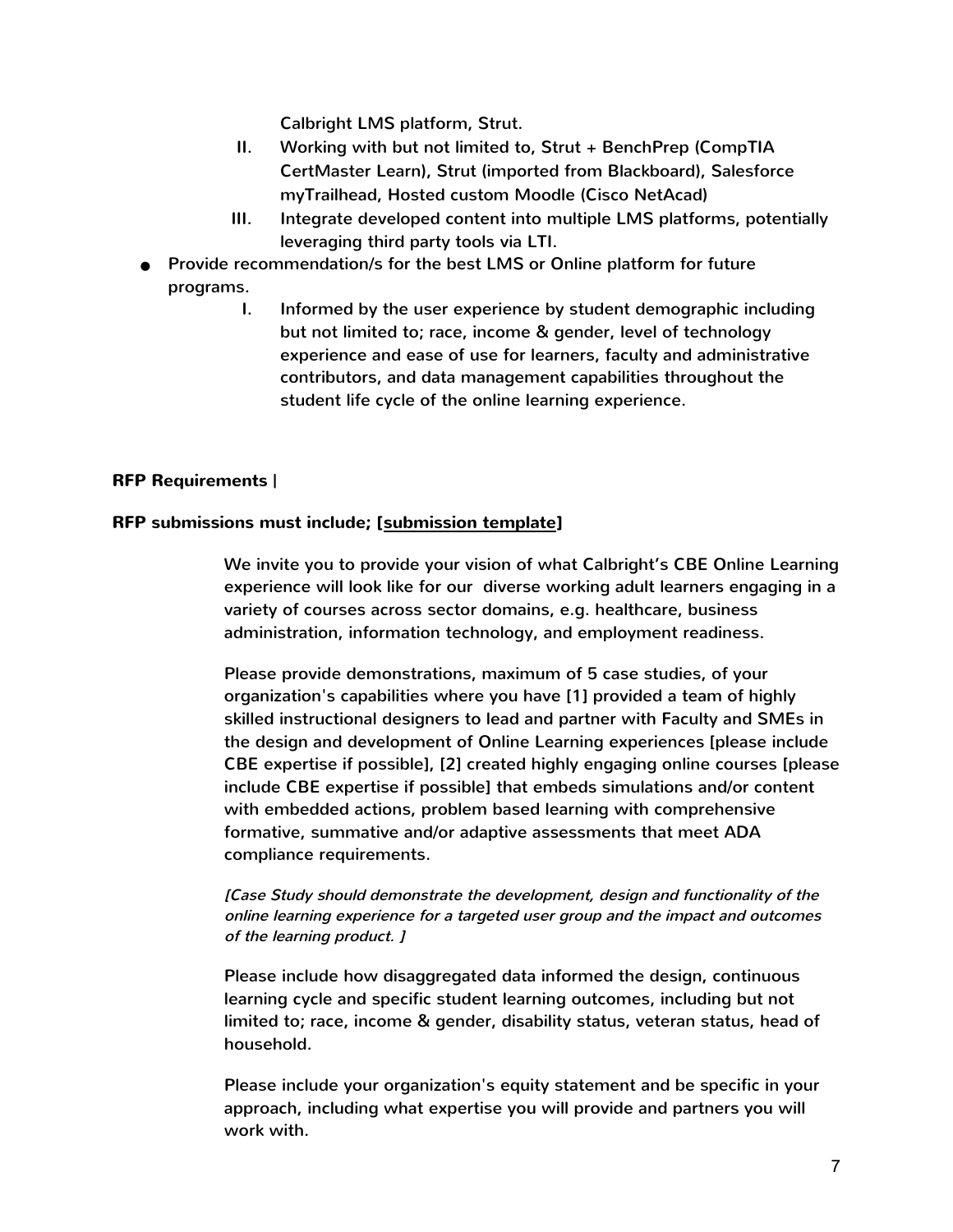You must include Attachments A-E with your response.

Please include your management plan approach, including the following,

- Bios of all team members.
- If you will be subcontracting services with another firm, please provide details on the organization and for what capacity.
- References, no more than 5, where you have provided similar services.

Please provide a general overview of the per course or scheduled pricing structures.

### <span id="page-7-0"></span>**Schedule |**

Work will start immediately, upon contract approval by the Board of Trustees, with a deliverable schedule to be defined for the 2021 to 2022 year, with the possibility of extension into 2023 if desired by the parties and approved by Calbright College's Board of Trustees.

### **RFP Scoring | Criteria**

| <b>Scoring</b>                                             |    |
|------------------------------------------------------------|----|
| Responsiveness and Quality of the Proposal.                | 10 |
| <b>Expertise and Qualifications.</b>                       | 40 |
| Management Plan.                                           | 20 |
| Past Performance.                                          | 20 |
| Ability to Meet or Exceed Work and Technical Requirements. | 10 |

After screening the proposals, the College may conduct interviews with one or more candidates. The awarding of a contract is at the sole discretion of the College.

### **CALBRIGHT COLLEGE RFP 21-003 – Instructional Design Services General Conditions**

**1. COLLEGE RIGHTS AND LIMITATIONS.** Calbright College reserves the right to contract with any entity responding to this RFP. This RFP is neither a formal request for bids, nor an offer by the College to contract with any party responding to this RFP. This RFP does not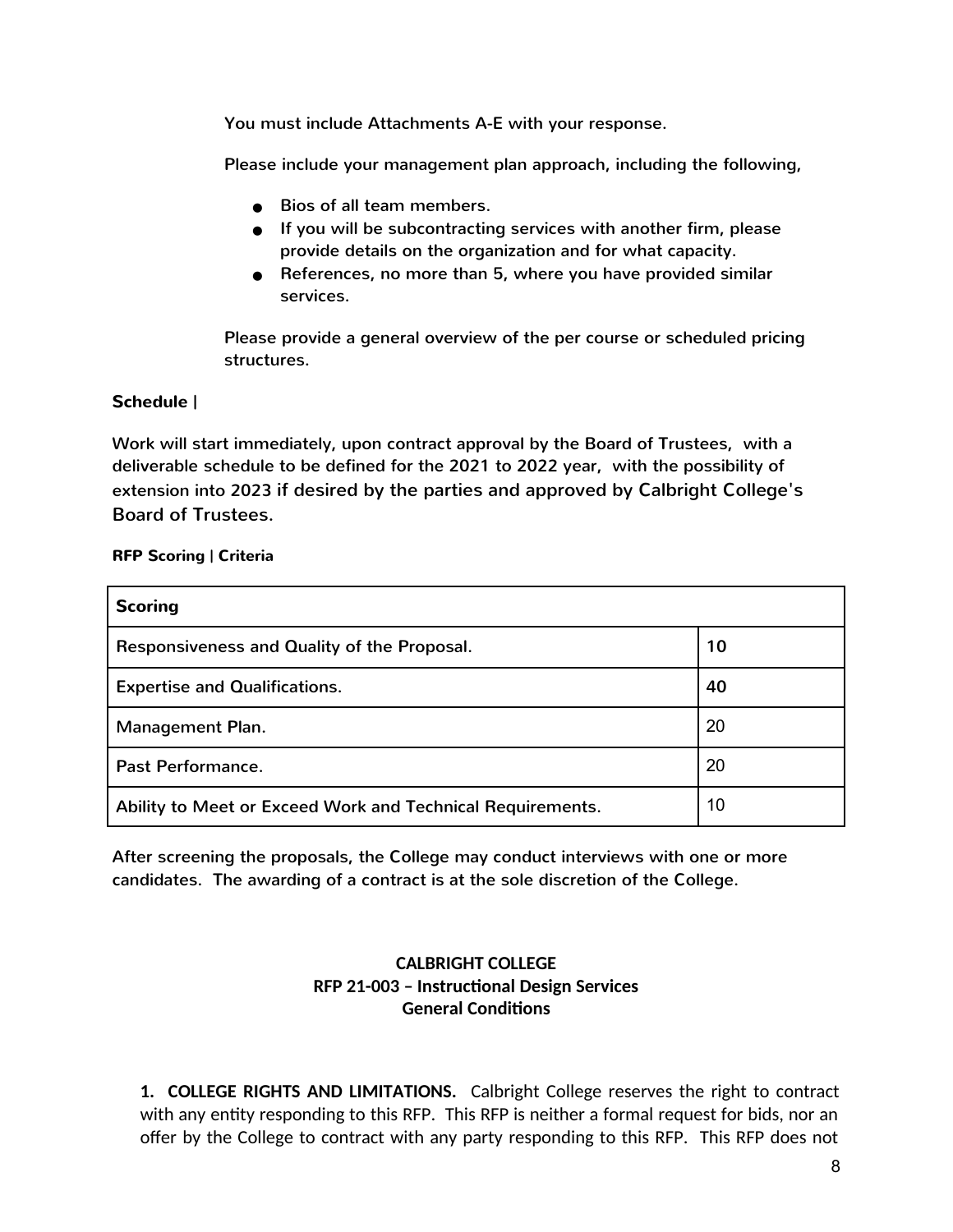commit the College to select any firm and the College makes no representation that participation in the RFP process will lead to an award of contract or any consideration whatsoever. It is at the sole discretion of Calbright College to award a contract for the services or no contract at all. The award of the contract(s) is subject to approval of the College's Board of Trustees.

Calbright College shall not be liable for any costs incurred in preparing and submitting responses to this RFP. In no event will the College reimburse any respondent for any costs or expenses incurred in preparing and submitting responses to this RFP.

The College, in its sole discretion, reserves the right to: (i) Accept or reject any and all submittals, or any portion or combination thereof; (ii) Contract with any entity responding to this RFP in whatever manner the College decides; and/or (iii) Waive any informality or non-substantive irregularity, not affected by law, as the interests of the College may require.

The respondent's submission, and any other supporting materials submitted to the College in response to this RFP will not be returned and will become the property of the College unless portions of the materials are designated as proprietary at the time of submittal, and are specifically requested to be returned. The College will have no liability to the respondent or other party as a result of any public disclosure of any RFP.

The College reserves the right to add additional firms for consideration after receipt of submissions in response to this RFP if it is found to be in the best interest of the College. All decisions concerning firm selection will be made in the best interests of the College.

**2. FULL OPPORTUNITY.** The College hereby affirmatively ensures that Disadvantaged Business Enterprises ("DBE"), Small Local Business Enterprises ("SLBE"), Small Emerging Local Business Enterprises ("SELBE"), Disabled Veterans Business Enterprises ("DVBE") and minority and women business enterprises shall be afforded full opportunity to submit proposals in response to this RFP and will not be discriminated against on the basis of race, color, gender, sexual orientation, political affiliation, age, ancestry, religion, marital status, national original, medical condition or disability in any consideration leading to the award of the contract. No qualified disabled person shall, on the basis of disability, be excluded from participating in, be denied the benefits of, or otherwise be subjected to discrimination in any consideration leading to the award of contract.

**3. RESTRICTIONS ON LOBBYING.** From the period beginning on the date of the issuance of this RFP and ending on the date of the award of the contract, no person, or entity responding to this RFP, nor any officer, employee, representative, agent or contractor representing such a person or entity shall contact through any means or engage in any discussion regarding this RFP, the evaluation or selection process or the award of the contract(s) with any member of the College's Board, Committee members or with any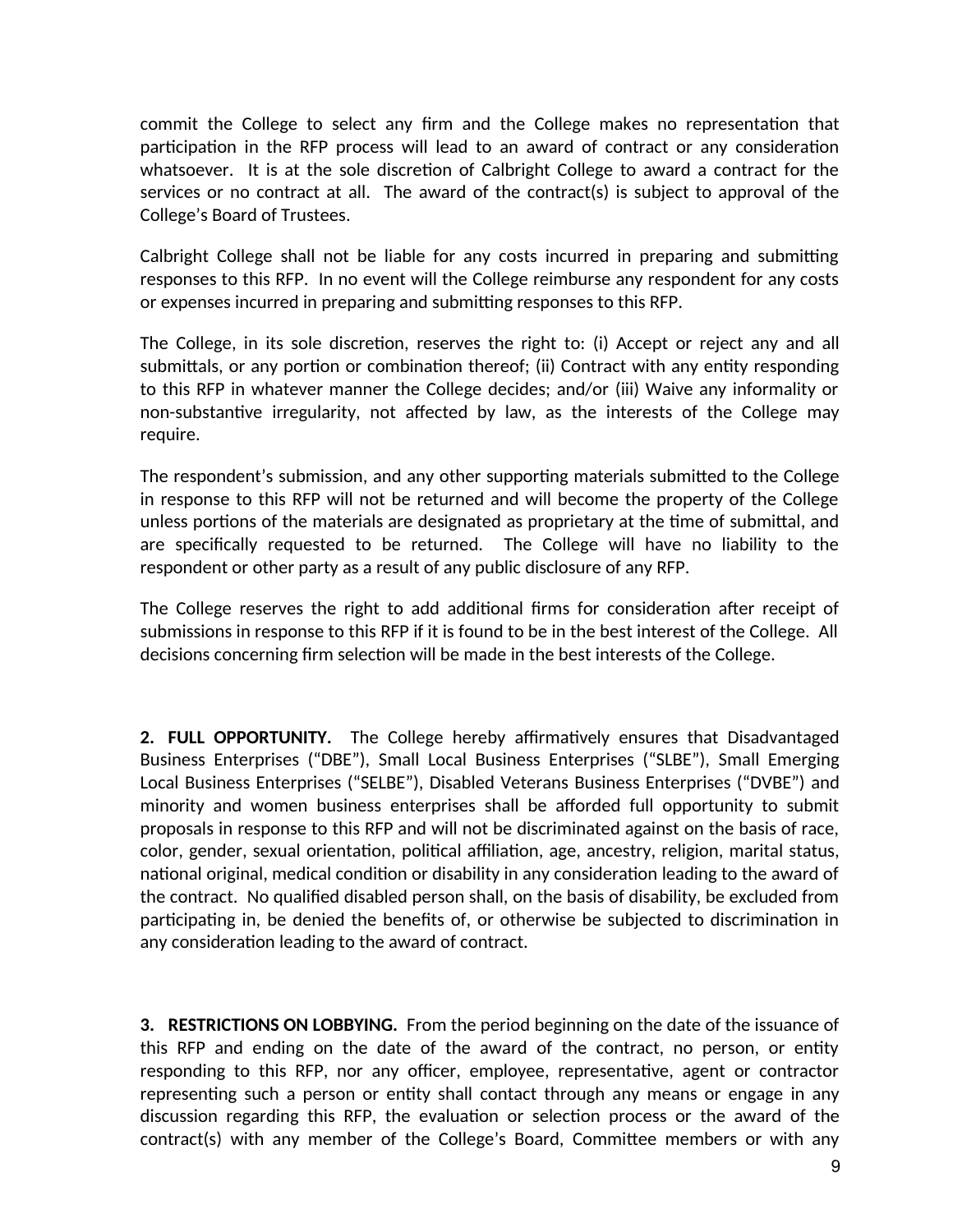employee of the College except for clarifications and questions as described herein. Any such contact shall be grounds for the disqualification of the firm submitting a proposal.

**4. MINIMUM INSURANCE REQUIREMENTS.** The selected respondent shall maintain policies of insurance with an insurer(s) qualified to do business in the State of California and acceptable to the College. The awardee will be required to provide an insurance certificate and must meet all insurance requirements set forth in Section 4.6 of the sample contract included herein, including but not limited to naming the College as an additional insured. The College reserves the right to request that the awardee maintain additional policies of insurance, including but not limited to errors and omissions coverage.

**5. PURCHASING AND CONTRACTS**. The Chief Executive Officer/President is delegated the authority to purchase supplies, materials, equipment, and services as necessary to the efficient operation of the College. No such purchase shall exceed the amounts specified by California Public Contract Code §20651, as amended from time to time.

With the exception of contracts entered into by the Chief Executive Officer/President in amounts less than \$100,000, in accordance with the authority delegated to the Chief Executive Officer/President in Board Policy 6100, contracts are not enforceable obligations until they are ratified by the Board. *References: BP 6330, Education Code §§ 75003(d), 75005(d)(1) & (d)(4)(B), 81656, Public Contracts Code §20650, 20651, Government Code §53060*

### **6. MISCELLANEOUS.**

**a)** The proposal shall be signed by a duly authorized representative(s) of the proposer and include the full name and address of the proposing firm or entity.

**b)** The proposals must set forth accurate and complete information as required in this RFP.

**c)** Submission of a proposal constitutes agreement by the proposer to each and all of the terms, conditions, provisions and requirements set forth and contemplated in this RFP and any attached documents.

**d)** The successful proposer will be expected to adhere to all College policies, procedures and regulations.

**e)** The proposal submitted by the interested individual shall be irrevocable for a period of sixty (60) days from the official closing date for the receipt of proposals.

**f)** The contents of the proposal of the successful proposer will become contractual obligations. Failure of the successful proposer to accept those obligations in a subsequent contractual agreement may result in cancellation of the award.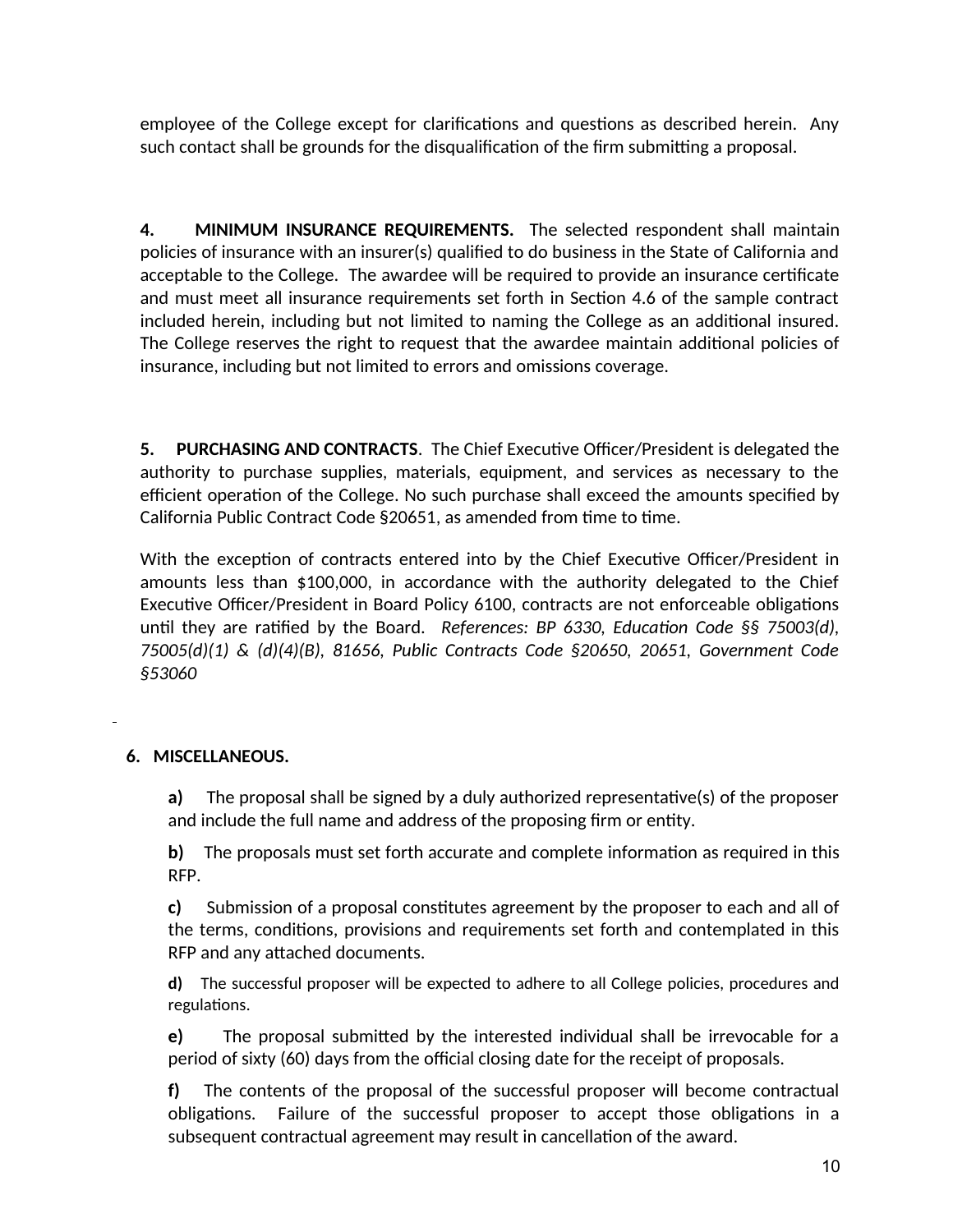**g)** Any contract resulting from this RFP is subject to appropriation of funds by the College's Board of Trustees for each fiscal year of service.

**h)** The successful respondent, if any, will be required to execute a contract with the College in a form substantially similar to the form of contract included herein.

**i)** Respondent shall certify that no official or employee of the College, nor any business entity in which an official of the College has an interest, has been employed or retained to solicit or assist in the procuring of the resulting contract, nor that any such person will be employed in the performance of any contract without immediate divulgence of this fact to the College.

**7. DEBRIEFINGS AND PROTESTS.** Debriefings are available by request for unsuccessful respondents. Any protest must be received within 5 calendar days of the bid opening, in writing, containing all facts of the protest, to:

Calbright College

Attn: Kathy Hennig

business@calbright.org

Failure to comply with protest procedures will result in rejection and waiver of right to further protest

### **CALBRIGHT COLLEGE RFP 21-003 – Instructional Design Services Sample Contract**

The successful proposer will be required to execute a contract with the College in a form substantially similar to the form attached in PlanetBids "Sample Contract Form".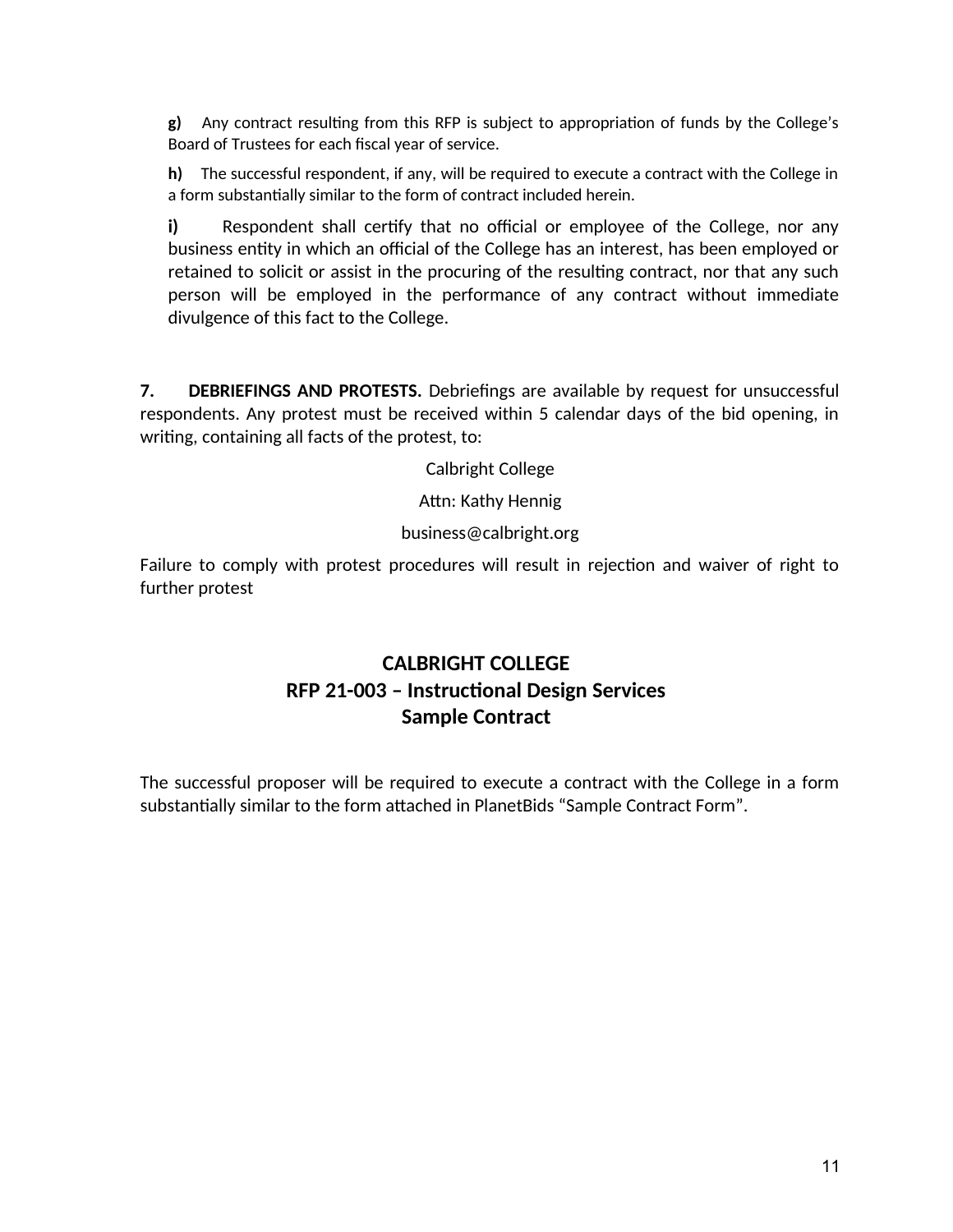### **CALBRIGHT COLLEGE**

### **Attachment A RFP 21-003 – Instructional Design Services Certification**

I certify that I have read the attached **Request for Proposals 21-003 – Instructional Design Services**, and the instructions for providing a response. I understand that documents I submit in response to this request may be subject to disclosure under the California Public Records Act. (Gov. Code, §§ 6250, et seq.) I further certify that I am authorized to commit the firm to the qualifications submitted.

| Signature:                                        |  |
|---------------------------------------------------|--|
| Printed<br><b>Typed</b><br>$\mathbf{or}$<br>Name: |  |
| Title:                                            |  |
|                                                   |  |
| <b>Company:</b>                                   |  |
| <b>Address:</b>                                   |  |
|                                                   |  |
|                                                   |  |
| <b>Telephone:</b>                                 |  |
|                                                   |  |
| Date:                                             |  |

If responding as a corporation, please provide your corporate seal below:

**All materials submitted in response to this Request for Proposals shall become the property of Calbright College.**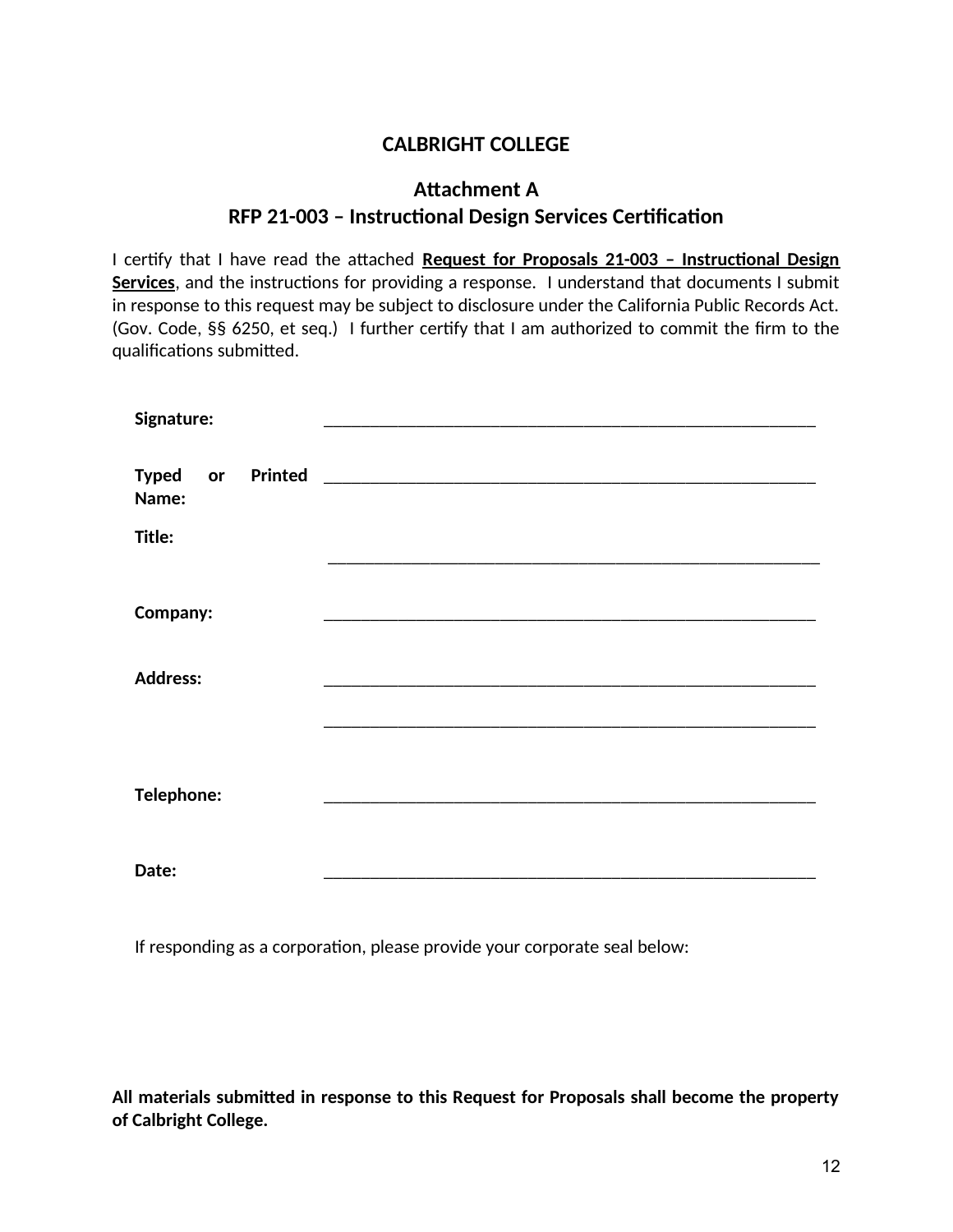### **Attachment B – RFP 21-003 Non-Collusion Affidavit, Public Bid Code § 7106**

| STATE OF CALIFORNIA |       |
|---------------------|-------|
|                     | ) ss. |
| <b>COUNTY OF</b>    |       |

\_\_\_\_\_\_\_\_\_\_\_\_\_\_\_\_\_\_\_\_\_\_\_\_\_\_\_\_\_\_\_\_\_\_\_\_\_\_\_ being first duly sworn, deposes and says that he or she is of the party making the foregoing bid that the bid is not made in the interest of, or on behalf of, any undisclosed person, partnership, company, association, organization, or corporation; that the bid is genuine and not collusive or sham; that the bidder has not directly or indirectly induced or solicited any other bidder to put in a false or sham bid, and has not directly or indirectly colluded, conspired, connived, or agreed with any bidder or anyone else to put in a sham bid, or that anyone shall refrain from bidding; that the bidder has not in any manner, directly or indirectly, sought by agreement, communication, or conference with anyone to fix the bid price of the bidder or any other bidder, or to fix any overhead, profit, or cost element of the bid price, or that of any other bidder, or to secure any advantage against the public body awarding the contract of anyone interested in the proposed contract; that all statements contained in the bid are true; and, further, that the bidder has not, directly or indirectly, submitted his bid price or any breakdown thereof, or the contents thereof, or divulged information or data relative thereto, or paid, and will not pay, any fee to any corporation, partnership, company association, organization, bid depository, or to any member or agent thereof to effectuate a collusive or sham bid.

I certify (or declare) under penalty of perjury under the laws of the State of California that the foregoing is true and correct.

| Subscribed and sworn to (or affirmed) before me on this ______ day of __________________, 20______ |                                                        |  |
|----------------------------------------------------------------------------------------------------|--------------------------------------------------------|--|
| bv                                                                                                 | who proved to me on the basis of satisfactory evidence |  |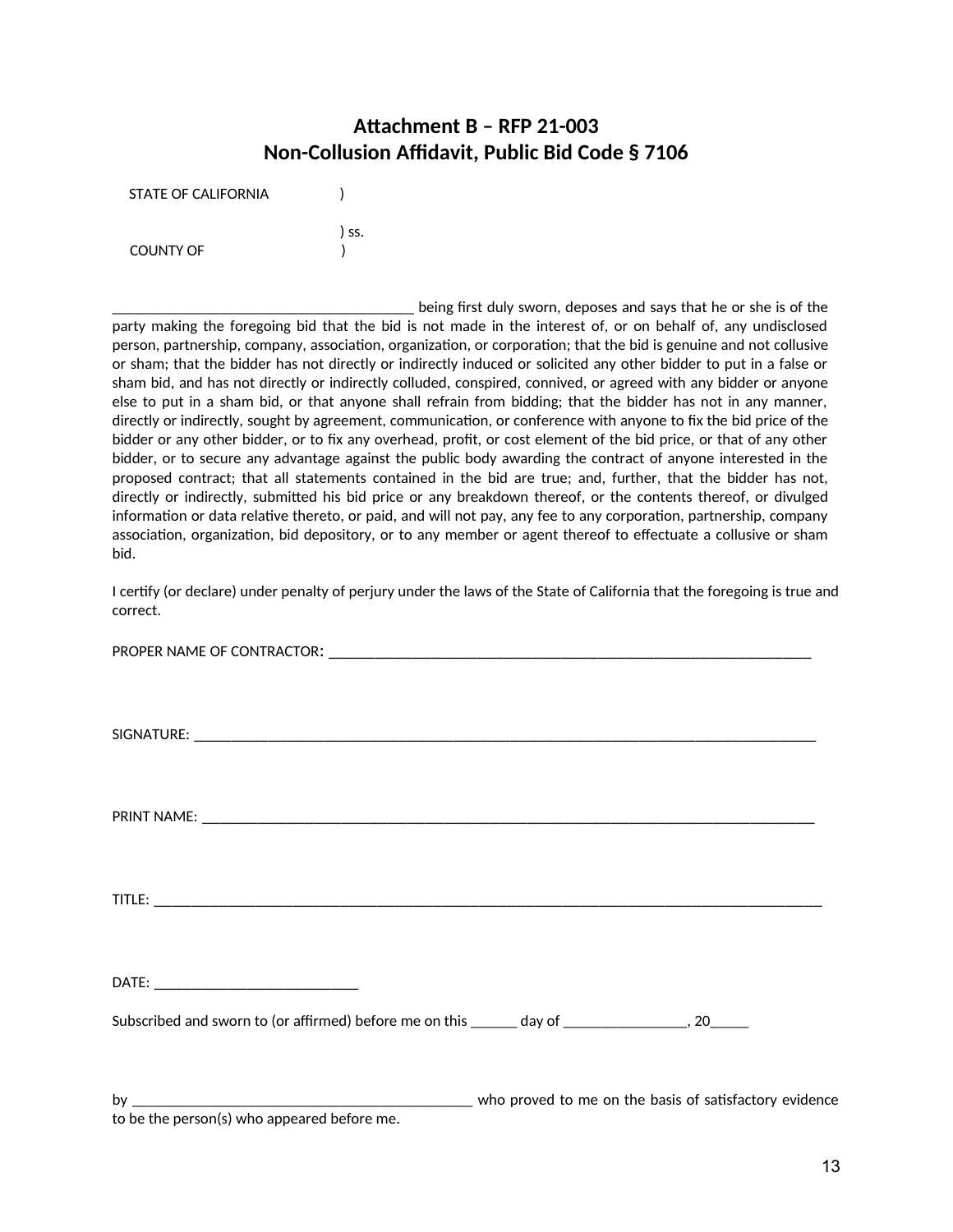\_\_\_\_\_\_\_\_\_\_\_\_\_\_\_\_\_\_\_\_\_\_\_\_\_\_\_\_\_\_\_\_\_\_\_\_\_\_\_\_\_\_\_\_\_\_\_ (PLACE NOTARY SEAL HERE)

Signature, Notary Public

 $\omega$ 

My Commission Expires: \_\_\_\_\_\_\_\_\_\_\_\_\_\_\_\_\_\_\_\_\_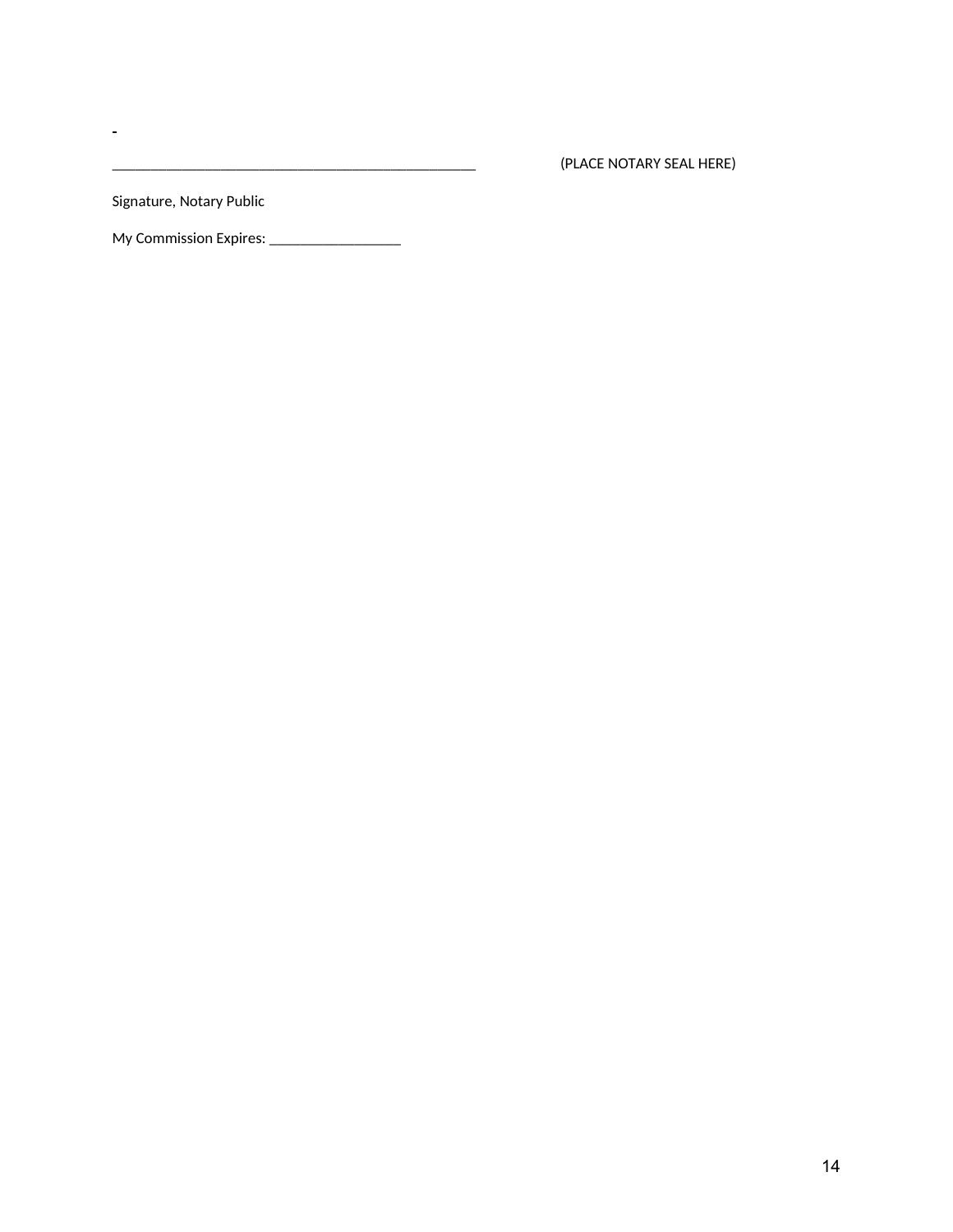### **Attachment C – RFP 21-003 Drug-Free Workplace Certification**

|              | the<br>am |         |
|--------------|-----------|---------|
| (Print Name) |           | 'Title) |
|              |           |         |

of . I declare, state and certify to all of the following:

### (Supplier Name)

I am aware of the provisions and requirements of California Government Code §§8350 et seq., the Drug Free Workplace Act of 1990.

I am authorized to certify, and do certify, on behalf of Supplier that a drug free workplace will be provided by Supplier by doing all of the following:

Publishing a statement notifying employees that the unlawful manufacture, distribution, dispensation, possession or use of a controlled substance is prohibited in Supplier's workplace and specifying actions which will be taken against employees for violation of the prohibition; establishing a drug-free awareness program to inform employees about all of the following:

- (i) The dangers of drug abuse in the workplace;
- (ii) Supplier's policy of maintaining a drug-free workplace;

(iii) The availability of drug counseling, rehabilitation and employee-assistance programs; and

(iv) The penalties that may be imposed upon employees for drug abuse violations;

Requiring that each employee engaged in the performance of the Contract be given a copy of the statement required by subdivision (A), above, and that as a condition of employment by Supplier in connection with the Work of the Contract, the employee agrees to abide by the terms of the statement.

Supplier agrees to fulfill and discharge all of Supplier's obligations under the terms and requirements of California Government Code §8355 by, inter alia, publishing a statement notifying employees concerning: (a) the prohibition of any controlled substance in the workplace, (b) establishing a drug-free awareness program, and (c) requiring that each employee engaged in the performance of the Work of the Contract be given a copy of the statement required by California Government Code §8355(a) and requiring that the employee agree to abide by the terms of that statement.

Supplier and I understand that if the District determines that Supplier has either: (a) made a false certification herein, or (b) violated this certification by failing to carry out and to implement the requirements of California Government Code §§8355, the Contract awarded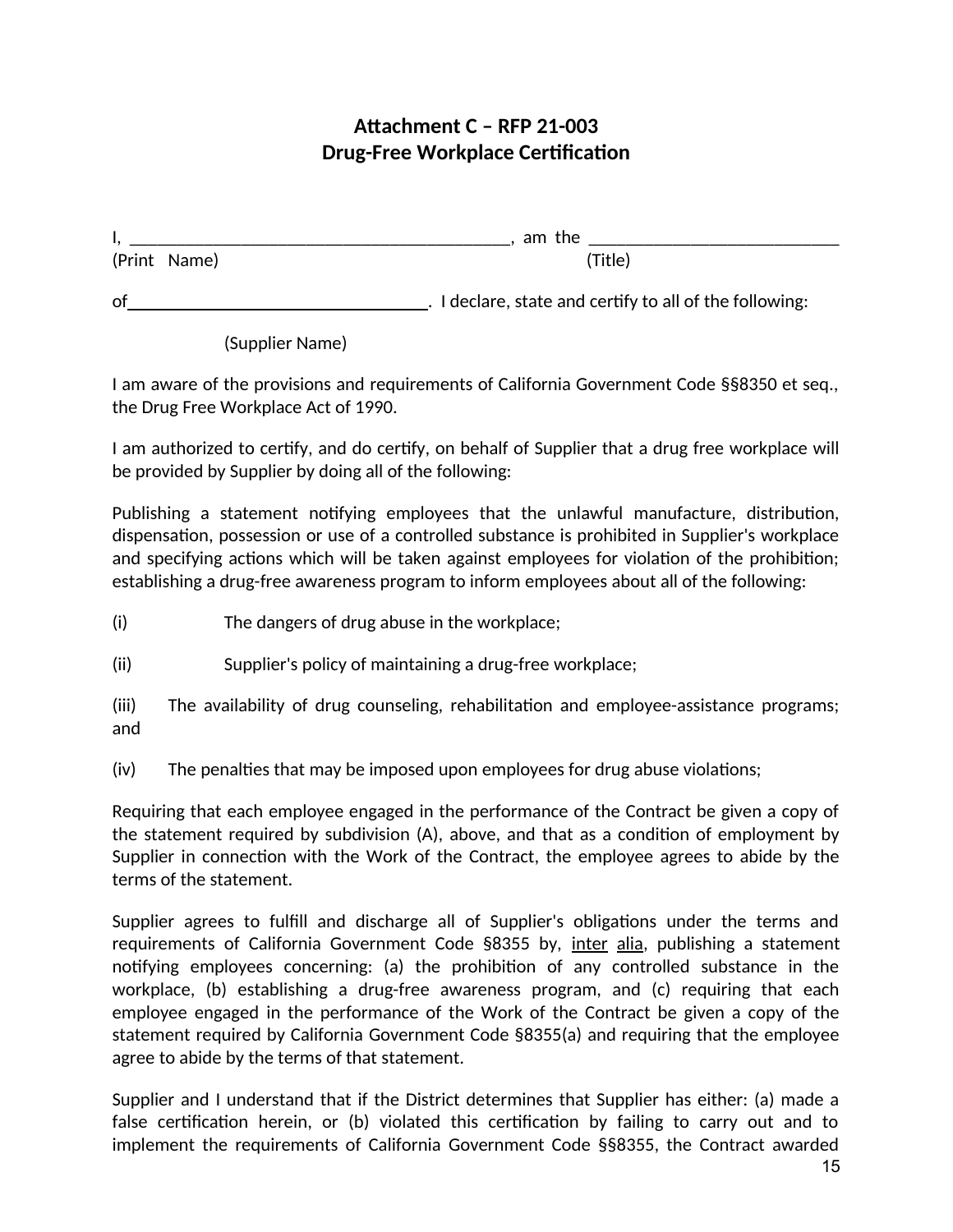herein is subject to termination, suspension of payments, or both. Supplier and I further understand that, should Supplier violate the terms of the Drug-Free Workplace Act of 1990, Supplier may be subject to debarment in accordance with the provisions of California Government Code §§8350, et seq.

Supplier and I acknowledge that Supplier and I are aware of the provisions of the California Government Code §§8350, et seq. and hereby certify that Supplier and I will adhere to, fulfill, satisfy and discharge all provisions and obligations under the Drug-Free Workplace Act of 1990.

I declare under penalty of perjury under the laws of the State of California that all of the foregoing is true and correct.

| Executed at ___ | this_            | _day of _ |  |
|-----------------|------------------|-----------|--|
| 20 .            |                  |           |  |
|                 | (City and State) |           |  |
|                 | (Signature)      |           |  |
|                 |                  |           |  |
|                 | (Printed Name)   |           |  |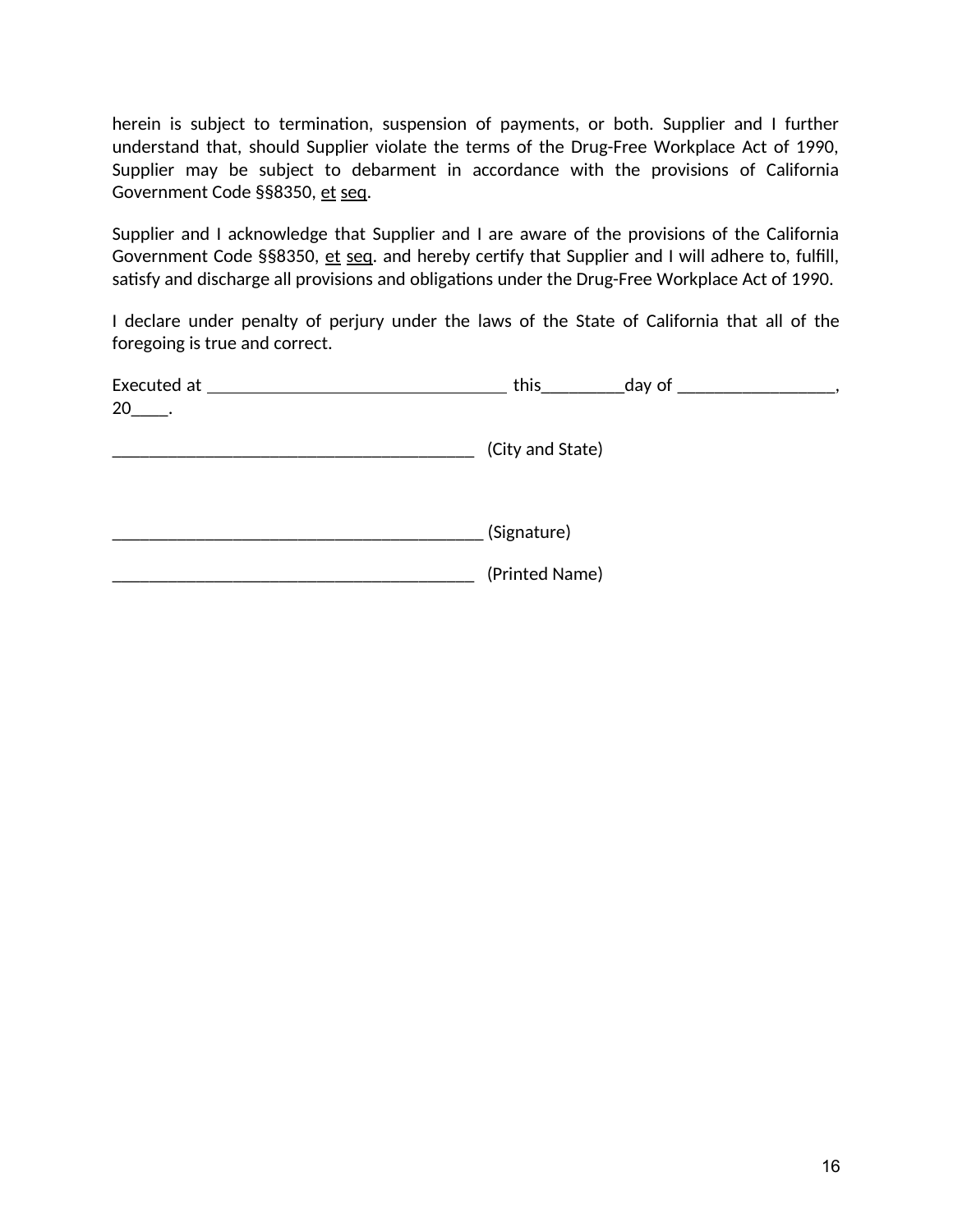## **Attachment D – RFP 21-002 Accessibility Compliance Statement and Certifications**

Reinforcing Calbright College's commitment to equitable access and accessibility, Respondents must complete the requirements of this Accessibility Statement Compliance Certification upon request before a contract shall be awarded against the RFP. With respect to ADA compliance, must demonstrate and deliver the following:

1. Conform to section 508 of the Rehabilitation Act [\(http://www.section508.gov/section-](http://www.section508.gov/section-508-standards-guide)[508-standards-guide\)](http://www.section508.gov/section-508-standards-guide) and WCAG Level 2.0AA (<http://www.w3.org/TR/WCAG20/>) specifications.

2. Comply with all applicable FCC regulations regarding advanced communications services ([http://www.fcc.gov/encyclopedia/advanced-communications-services-acs\)](http://www.fcc.gov/encyclopedia/advanced-communications-services-acs).

3. Provide support for multi-modal advanced communications services to facilitate communications between individuals using digital text, audio, and video.

4. Resolve immediately any accessibility issues that are discovered or encountered by end users, and communicate a concrete timeframe for resolving the issue(s).

5. Provide an updated VPAT upon request. Any website or services provided must conform to Section 508 and WCAG mentioned above.

By signing below, I attest that I am a duly appointed representative of my organization with authority to commit to the RFP and subsequent agreement's accessibility obligations; and if requested, by completing the attached Voluntary Product Accessibility Template (VPAT), my organization confirms its commitment to accessibility requirements above and invoked by Calbright College.

Print Name and Signature **Date** Date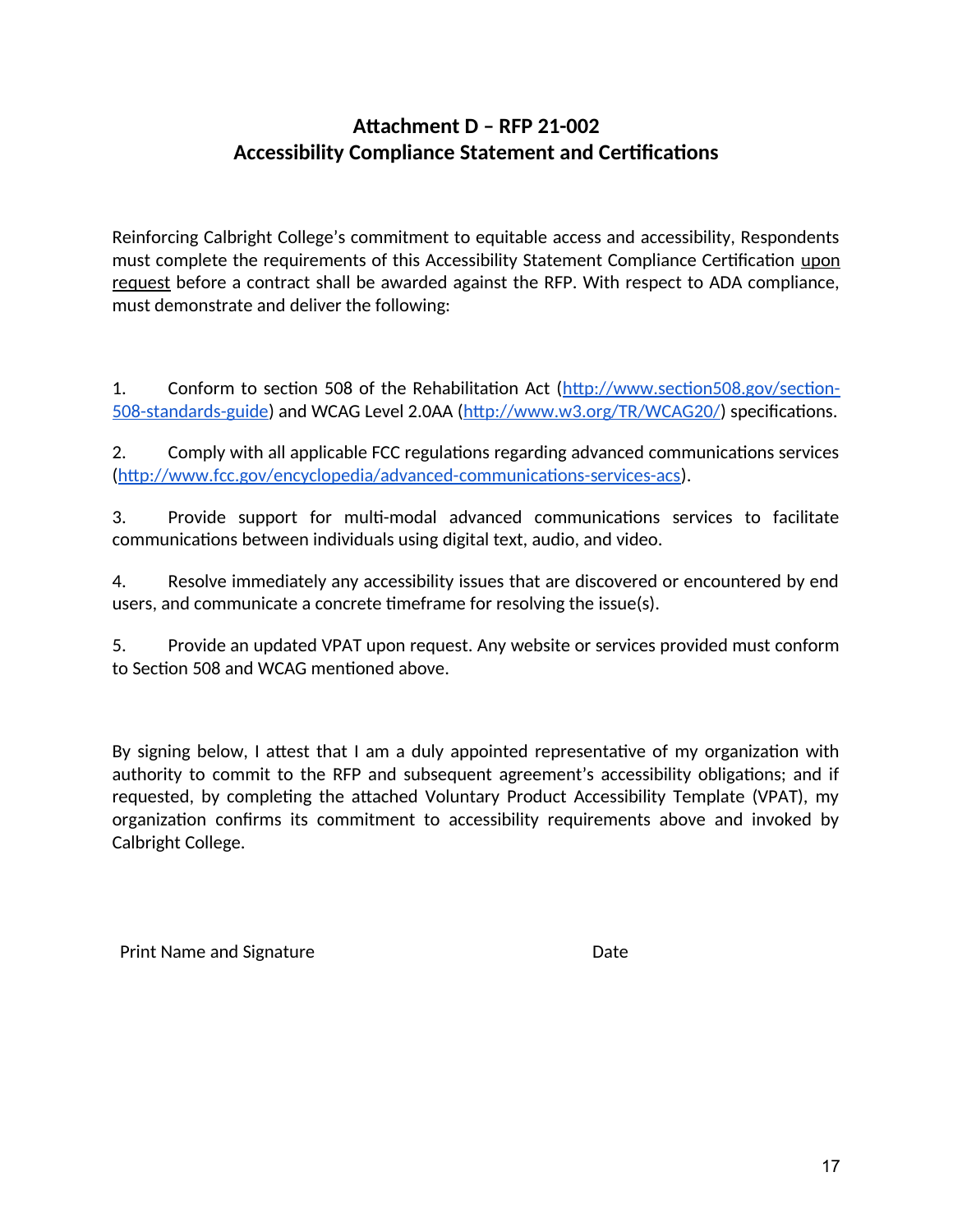

# **Attachment E**

# **Instructional Design RFP 21-003 Submission Template**

### **Instructions**

- Please answer each question individually
- Provide examples whenever possible to illustrate responses
- RFP submissions should be a maximum of 20 pages, excluding attachments such as references or other supporting documentation.
- Please review the Calbright College [Strategic](https://www.calbright.org/wp-content/uploads/2021/04/calbright_strategic_vision_2021-23-1.pdf) Vision 2021-2023

### **Instructional Design & Course Development**

- 1. How do you define an effective and highly engaging, with multiple modalities of learning, online CBE experience?
- 2. How do you define equity and learner-centered instructional design?
- 3. How does that inform your approach to delivery of services?
- 4. How will the curriculum be designed to enable learner interaction and engagement?

#### **LMS & Online Platform Expertise**

- 1. Which Learning Management Systems [LMS's] have you worked extensively with and how have you worked with new ones?
- 2. Describe how you will integrate developed content into multiple LMS platforms.
- 3. What experience do you have building experiences that leverage third party tools via LTI?
- 4. Given the landscape of LMS and online platforms, what is your criteria for evaluating LMS and online platforms for Calbright that exemplify the best learner, faculty and administrative experience in a given context (student population, program type, etc)?